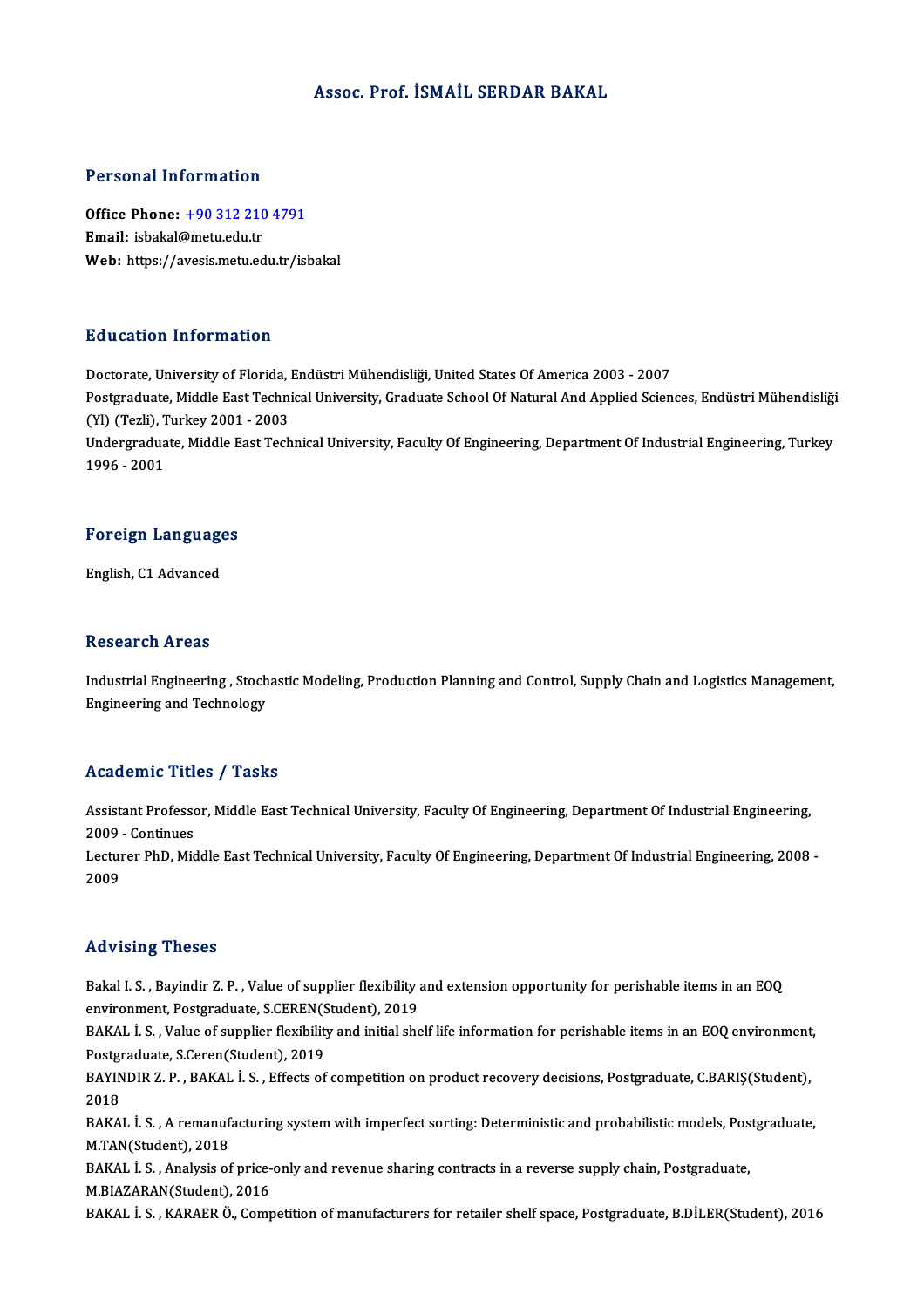BAYINDIR Z. P. , BAKAL İ. S. , An integrated model for preventive maintenance and spare part inventory planning,<br>Pestanaduata B.KAVA(Student), 2014 BAYINDIR Z. P. , BAKAL İ. S. , An integr<br>Postgraduate, P.KAYA(Student), 2014<br>SÜRAL H. BAKAL İ. S. . The single item BAYINDIR Z. P. , BAKAL İ. S. , An integrated model for preventive maintenance and spare part inventory planning,<br>Postgraduate, P.KAYA(Student), 2014<br>SÜRAL H., BAKAL İ. S. , The single-item lot sizing problem in SMT product

Postgraduate, P.KAYA(Student), 2014<br>SÜRAL H., BAKAL İ. S. , The single-item lot sizing problem in SMT production lines, Postgraduate, H.SERİN(Student), 2<br>BAKAL İ. S. , BAYINDIR Z. P. , Value of disruption information in an SÜRAI<br>BAKA<br>2014<br>PAVIN BAKAL İ. S. , BAYINDIR Z. P. , Value of disruption information in an EOQ environment, Postgraduate, D.Esin(Student)<br>2014<br>BAYINDIR Z. P. , BAKAL İ. S. , Value of disruption information in an EOQ environmet, Postgraduate, D.

2014<br>BAYIN<br>2014<br>PAKA BAYINDIR Z. P. , BAKAL İ. S. , Value of disruption information in an EOQ environmet, Postgraduate, D.ESİN(Studen<br>2014<br>BAKAL İ. S. , Joint quantity flexibility under market information update, Postgraduate, M.GÜLDEN(Student

2014<br>BAKAL İ. S. , Joint quantity flexibility under market information update, Postgraduate, M.GÜLDEN(Student), 2013<br>BAKAL İ. S. , Analysis of an options contract in a dual sourcing supply chain under disruption risk, Post BAKAL İ. S. , Joint quanti<br>BAKAL İ. S. , Analysis of<br>H.KÖLE(Student), 2012<br>BAYINDIR Z. B. , BAKAL BAKAL İ. S. , Analysis of an options contract in a dual sourcing supply chain under disruption risk, Postgrad<br>H.KÖLE(Student), 2012<br>BAYINDIR Z. P. , BAKAL İ. S. , An assessment of a two-echelon inventory system against alt

H.KÖLE(Student), 2012<br>BAYINDIR Z. P. , BAKAL İ. S. , An assessment o<br>Postgraduate, S.ÖZPAMUKÇU(Student), 2011<br>BAYINDIR Z. B. BAKAL İ. S., Ontimal prising a BAYINDIR Z. P. , BAKAL İ. S. , An assessment of a two-echelon inventory system against alternative systems,<br>Postgraduate, S.ÖZPAMUKÇU(Student), 2011<br>BAYINDIR Z. P. , BAKAL İ. S. , Optimal pricing and production decisions i

Postgraduate, S.ÖZPAMUKÇU(Student), 2011<br>BAYINDIR Z. P. , BAKAL İ. S. , Optimal pricing and production decisions in reusable container systems, Postgraduate,<br>B.ATAMER(Student), 2010 BAYINDIR Z. P. , BAKAL İ. S. , Optimal pricing and production decisions in reusable container systems, Postgradua<br>B.ATAMER(Student), 2010<br>BAKAL İ. S. , DURAN S., Tactical inventory and backorder decisions for systems with

**B.ATAMER(Student), 2010<br>BAKAL İ. S. , DURAN S., Tactical invento<br>Postgraduate, T.MART(Student), 2010<br>BAKAL İ. S. - Limited quantitu floyibility** BAKAL İ. S. , DURAN S., Tactical inventory and backorder decisions for systems with predictable production yield,<br>Postgraduate, T.MART(Student), 2010<br>BAKAL İ. S. , Limited quantity flexibility in a decentralized supply cha

Postgraduate, T.MART(Student), 2010<br>BAKAL İ. S. , Limited quantity flexibility in a decentralized supply chain, Postgraduate, S.KARAKAYA(Student), 2<br>BAYINDIR Z. P. , BAKAL İ. S. , Centralization and advance quality informa BAKAL İ. S. , Limited quaı<br>BAYINDIR Z. P. , BAKAL İ<br>M.ÜNAL(Student), 2009

# M.ONAL(Student), 2009<br>Articles Published in Journals That Entered SCI, SSCI and AHCI Indexes

| Articles Published in Journals That Entered SCI, SSCI and AHCI Indexes |                                                                                                                         |
|------------------------------------------------------------------------|-------------------------------------------------------------------------------------------------------------------------|
| $\mathbf{I}$                                                           | Exact and heuristic approaches for joint maintenance and spare parts planning<br>Bulbul P., BAYINDIR Z. P., BAKAL İ. S. |
|                                                                        | COMPUTERS & INDUSTRIAL ENGINEERING, vol.129, pp.239-250, 2019 (Journal Indexed in SCI)                                  |
| П.                                                                     | Value of disruption information in an EOQ environment                                                                   |
|                                                                        | BAKAL İ S , BAYINDIR Z P , Emer D E                                                                                     |
|                                                                        | EUROPEAN JOURNAL OF OPERATIONAL RESEARCH, vol.263, no.2, pp.446-460, 2017 (Journal Indexed in SCI)                      |
| III.                                                                   | Value of information through options contract under disruption risk                                                     |
|                                                                        | Kole H., BAKAL I. S.                                                                                                    |
|                                                                        | COMPUTERS & INDUSTRIAL ENGINEERING, vol.103, pp.85-97, 2017 (Journal Indexed in SCI)                                    |
| IV.                                                                    | Optimal pricing and production decisions in utilizing reusable containers                                               |
|                                                                        | Atamer B., BAKAL İ. S., BAYINDIR Z. P.                                                                                  |
|                                                                        | INTERNATIONAL JOURNAL OF PRODUCTION ECONOMICS, vol.143, no.2, pp.222-232, 2013 (Journal Indexed in SCI)                 |
| V.                                                                     | Tactical inventory and backorder decisions for systems with predictable production yield                                |
|                                                                        | MART T., Duran S., Bakal I. S.                                                                                          |
|                                                                        | INTERNATIONAL JOURNAL OF PRODUCTION ECONOMICS, vol.143, no.2, pp.294-303, 2013 (Journal Indexed in SCI)                 |
| VI.                                                                    | Joint quantity flexibility for multiple products in a decentralized supply chain                                        |
|                                                                        | Karakaya S., BAKAL İ. S.                                                                                                |
|                                                                        | COMPUTERS & INDUSTRIAL ENGINEERING, vol.64, no.2, pp.696-707, 2013 (Journal Indexed in SCI)                             |
| VII.                                                                   | Value of supplier's capacity information in a two-echelon supply chain                                                  |
|                                                                        | BAKAL İS, ERKİP N K, GÜLLÜ A R.                                                                                         |
|                                                                        | ANNALS OF OPERATIONS RESEARCH, vol.191, no.1, pp.115-135, 2011 (Journal Indexed in SCI)                                 |
| VIII.                                                                  | Order timing strategies in a single-supplier, multi-retailer system                                                     |
|                                                                        | BAKAL I S , Geunes J                                                                                                    |
|                                                                        | INTERNATIONAL JOURNAL OF PRODUCTION RESEARCH, vol.48, no.8, pp.2395-2412, 2010 (Journal Indexed in                      |
|                                                                        | SCI)                                                                                                                    |
| IX.                                                                    | Market selection decisions for inventory models with price-sensitive demand                                             |
|                                                                        | BAKAL İ. S., Geunes J., Romeijn H. E.                                                                                   |
|                                                                        | JOURNAL OF GLOBAL OPTIMIZATION, vol.41, no.4, pp.633-657, 2008 (Journal Indexed in SCI)                                 |
|                                                                        |                                                                                                                         |